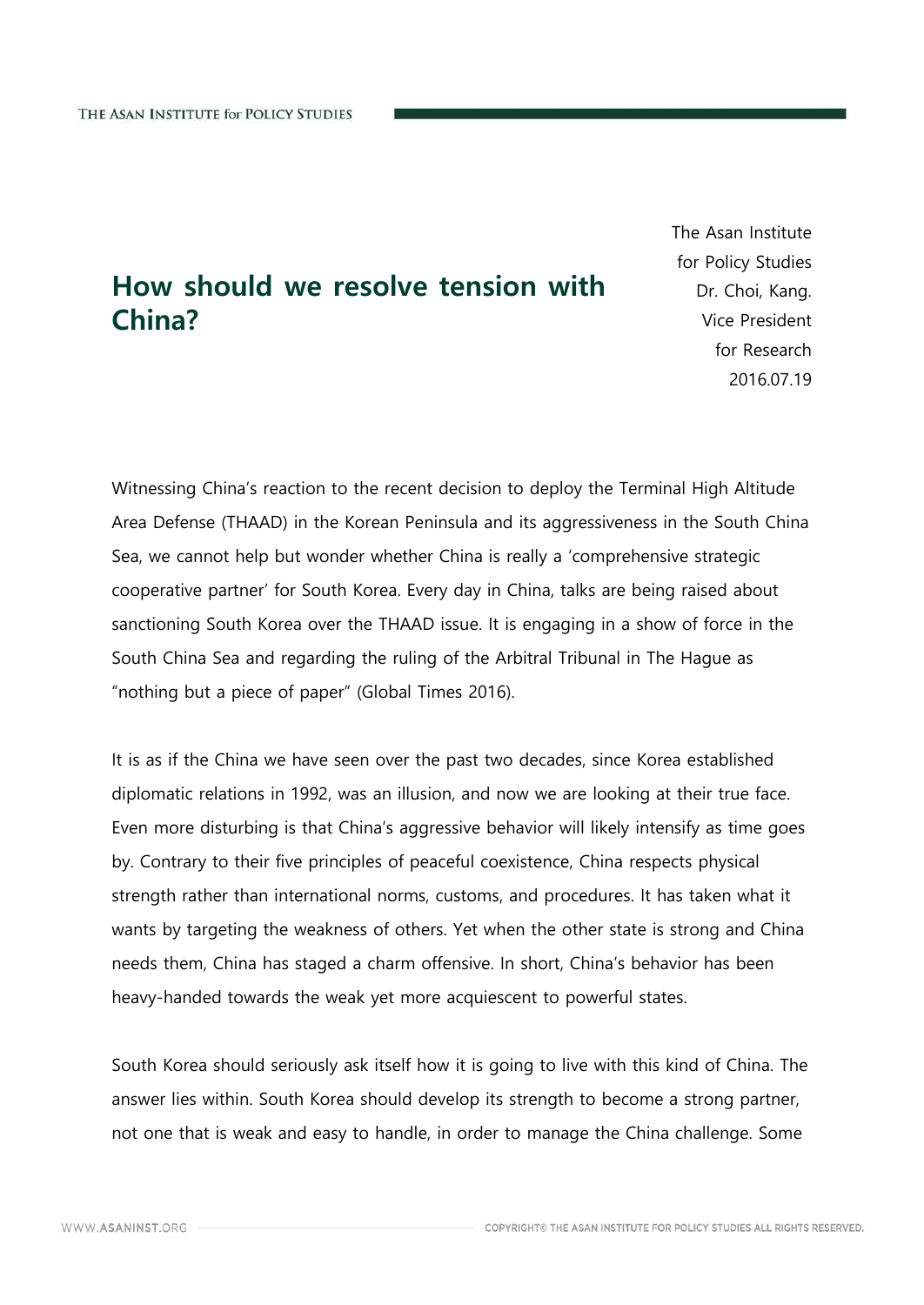argue that if South Korea becomes stronger as a counterpart, the bilateral relationship with China will collapse and the fallout will be ours and ours alone. However, it is not only going to be about dissolution, confrontation, and conflict in South Korea–China relations when South Korea becomes stronger vis-a-vis China. Paradoxically, there will be more opportunities for collaboration and cooperation as South Korea increases its strength, and the chances for self-restraint and coordination will increase. China is less likely to mistreat a strong counterpart.

How, then, can South Korea become a strong counterpart? First, South Korea should overcome its "fear of China." Having experienced a trade dispute over Chinese garlic exports in 2000, South Korea still fears Chinese economic retaliation. As the saying goes, Korea is "once bitten, twice shy." But the South Korea–China relationship is now different from the time of the garlic dispute. As much as South Korea needs China, China needs South Korea too. It is still an asymmetric relationship, but trade interdependence between the two countries has increased consistently. Most of South Korean exports to China these days are intermediary products. If these are blocked from entering China, their foreign exports will be affected as well. Moreover, China is going through a period of slow economic growth, which means it will not be easy to retaliate economically as it once did. The fact that there is not a single word of trade retaliation mentioned in current Chinese domestic arguments about pressing and sanctioning South Korea is proof to this point. Of course, China can put the pressure on South Korea in non-trade sectors, such as controlling the flow of Chinese tourists. Such measures, however, cannot last long. South Korea should realize that these current conditions allow for greater confidence when dealing with China.

South Korea should also take greater precaution against overly emphasizing China's role in resolving the North Korea problem. The more South Korea stresses China's role, the greater influence they will have over peninsular affairs. China will then use this influence as strategic leverage against South Korea or the United States. Instead, South Korea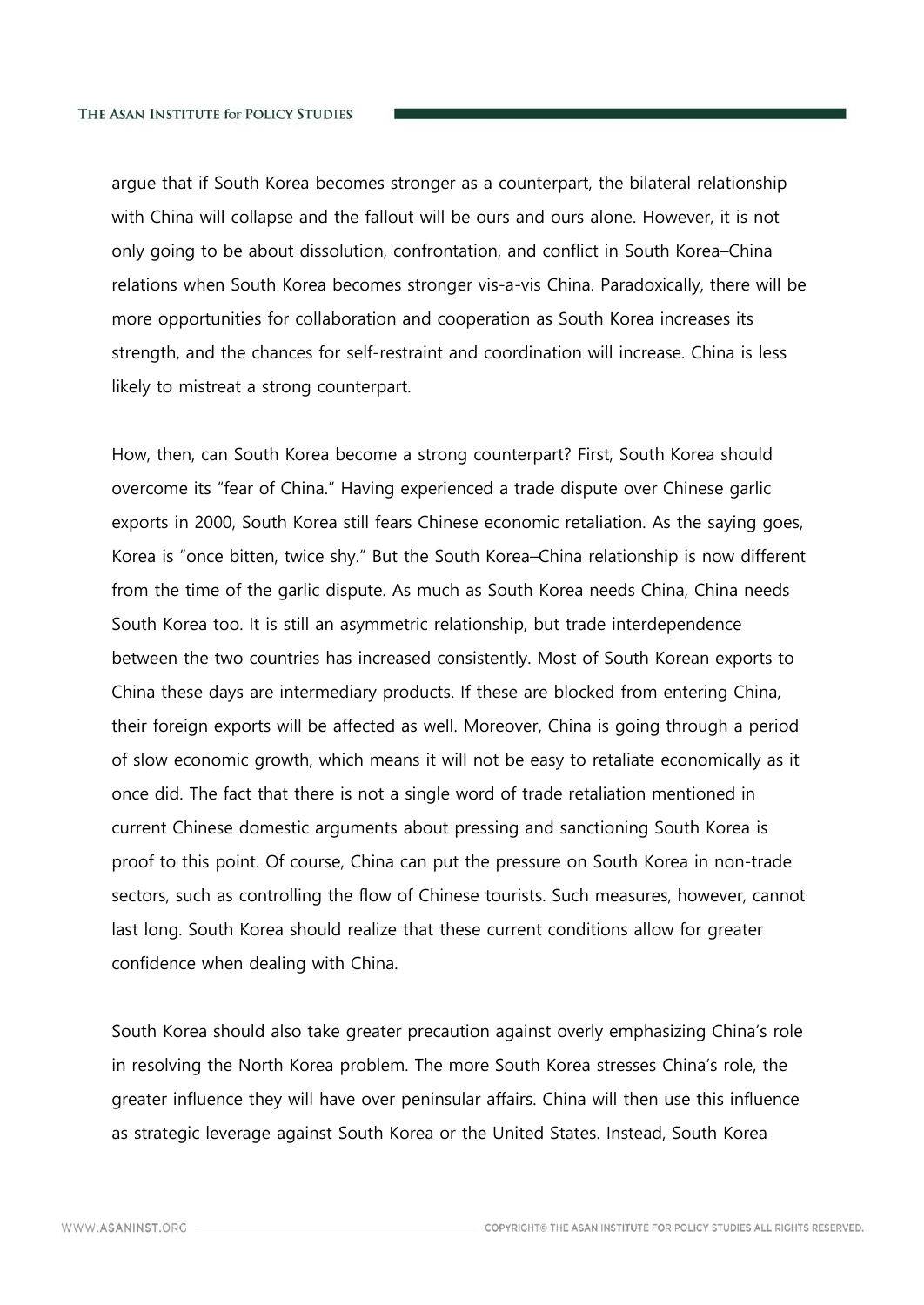should think about "China's responsibility." That is, South Korea should point out that North Korea was able to enhance its nuclear and missile capability because China did not do what it was supposed to do and neglected the problem for so long. North Korea brought in their transportable erector launchers (TELs) through China. China is also not applying stringent economic sanctions against North Korea that might cause them real pain, arguing that such measures could harm the lives of North Korean citizens. Thus, South Korea should refrain from having inordinate expectations for China. Rather, it should do what has to be done for its own security and national unification in a confident and timely manner. At the same time, South Korea should ask China to prove itself as a partner willing to walk the same path.

Finally, South Korea should increase its strategic importance by strengthening and expanding its role beyond the Korean Peninsula to safeguard the peace and security of East Asia. South Korea has been passive towards regional security issues, often studying China's potential reaction before making its position clear. As a result, there have been claims that South Korea is tilting toward China. Going forward, South Korea should express its opinion based on principles with confidence in matters of international norms. South Korea should not avoid or neglect certain issues because they are not directly related to it. Also, if there are regional countries whose role is crucial to solving major security challenges but have insufficient capacities, South Korea should actively support capacity building. It should live up to its national power potential and expand its multilateral cooperation in dealing with transnational human security issues, including environmental change, public health, narcotics, human trafficking, disaster relief, and so on. Contrary to popular belief, expanding South Korea's role in securing regional peace and security reinforces its position in South Korea–U.S. relations. When South Korea can have a greater role in its relationship with the U.S., it will have a positive influence on the way China treats South Korea and increase the chance for better cooperation, not greater pressure.